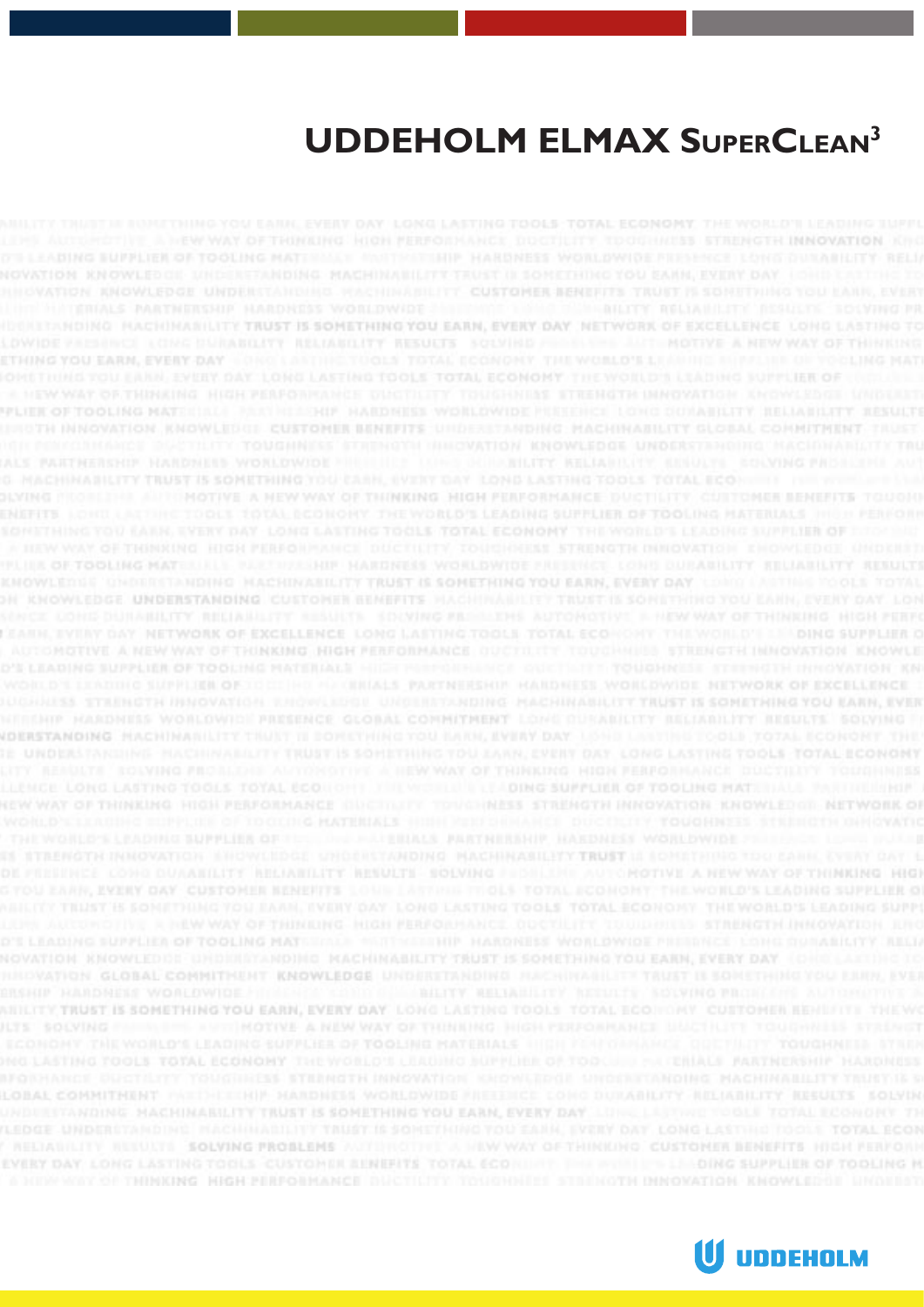This information is based on our present state of knowledge and is intended to provide general notes on our products and their uses. It should not therefore be construed as a warranty of specific properties of the products described or a warranty for fitness for a particular purpose.

Classified according to EU Directive 1999/45/EC For further information see our "Material Safety Data Sheets".

Edition 4, 03.2007 The latest revised edition of this brochure is the English version, which is always published on our web site www.uddeholm.com

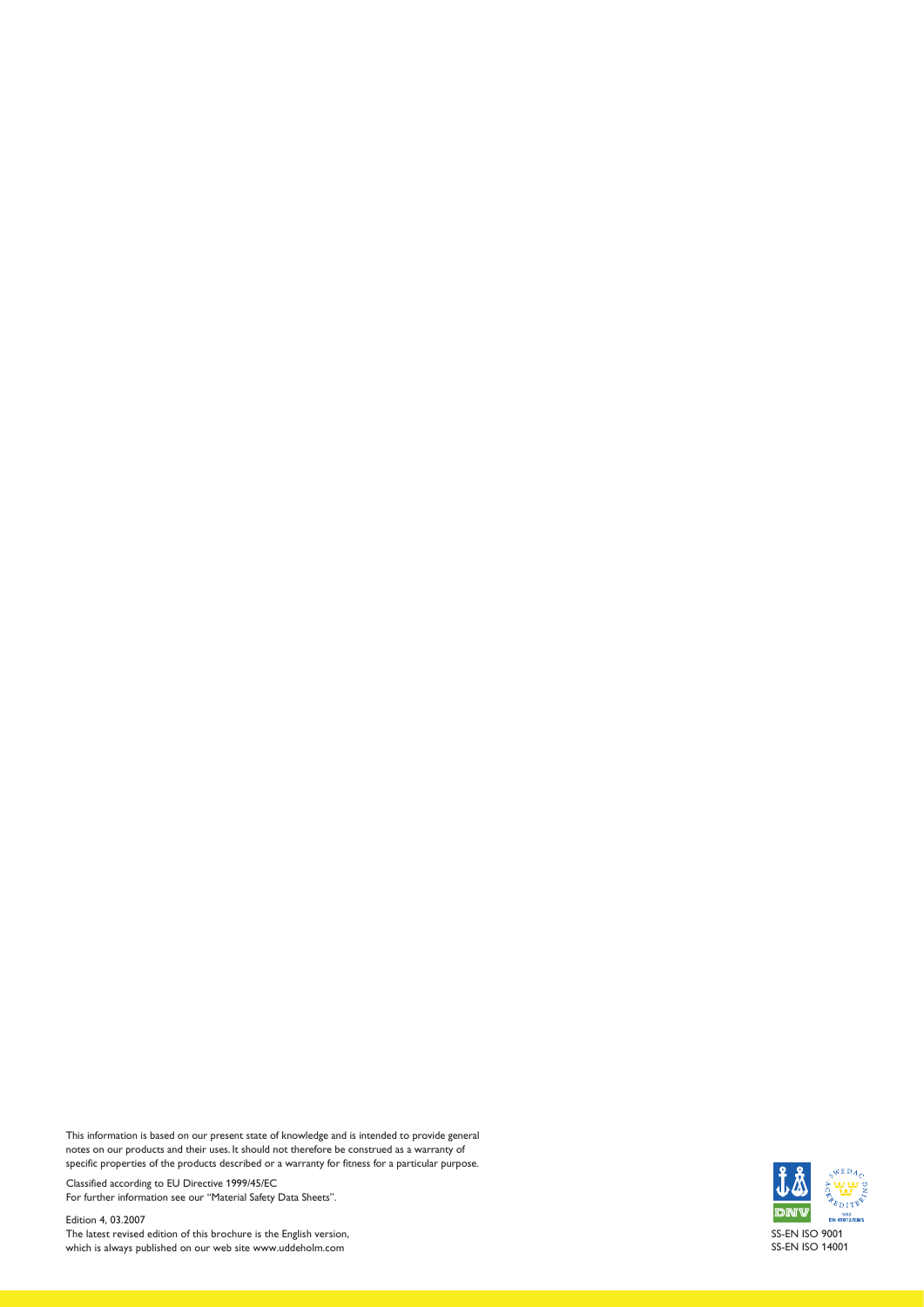# General

Uddeholm Elmax is a high chromiumvanadium-molybdenum-alloyed steel with the following characteristics:

- High wear resistance
- High compressive strength
- Corrosion resistant
- Very good dimensional stability.

High wear resistance is normally connected to low corrosion resistance and vice versa. In Uddeholm Elmax it has however been able to achieve this unique combination of properties by a powder-metallurgy-based production.

Uddeholm Elmax offers a possibility to make long-life, lowmaintenance moulds for the best overall moulding economy.

| <b>Typical</b><br>analysis % | C<br>1.7                          | Si<br>0.8  | Mn<br>0.3 | Cr<br>18.0 | Mo<br>1.0 | ν<br>3.0 |
|------------------------------|-----------------------------------|------------|-----------|------------|-----------|----------|
| <b>Delivery</b><br>condition | Soft annealed approx. 280 Brinell |            |           |            |           |          |
| Colour code                  |                                   | Blue/black |           |            |           |          |

# **Applications**

New types of engineering plastics, with high filler contents, place greater demands on the tooling material, in terms of wear resistance and corrosion resistance. Uddeholm Elmax has been specially developed for high-tech applications. These include products within the electronic industry such as connectors, plugs, switches, resistors, integrated circuits, etc. Uddeholm Elmax can also be used in the food processing industry, where a combination of corrosion resistance and wear resistance is required for cutting applications.



# Properties

# Physical data

Hardened and tempered to 58 Rockwell C.

| <b>Temperature</b>                                                          | $(20^{\circ}C)$<br>$68^{\circ}F$ | $(200^{\circ}C)$<br>392°F                     | $(400^{\circ}C)$<br>752°F                     |
|-----------------------------------------------------------------------------|----------------------------------|-----------------------------------------------|-----------------------------------------------|
| <b>Density</b><br>kg/m <sup>3</sup><br>lbs/in.                              | 7600<br>0.275                    | 7 5 6 0<br>0,273                              | 7 500<br>0.271                                |
| Modulus of elasticity<br>N/mm <sup>2</sup><br>psi                           | 230 000<br>$33,4 \times 10^{6}$  | 210 000<br>$30.5 \times 10^{6}$               | 200 000<br>$29.0 \times 10^{6}$               |
| Coefficient of<br>thermal expansion<br>per °C from 20°C<br>per °F from 68°F |                                  | $10,6 \times 10^{-6}$<br>$6.0 \times 10^{-6}$ | $11.4 \times 10^{-6}$<br>$6.4 \times 10^{-6}$ |
| Thermal conductivity*<br>W/m °C<br>Btu in/ft <sup>2</sup> h $\degree$ F     |                                  | 15<br>104                                     | 21<br>146                                     |
| Specific heat<br>$ $ /kg $^{\circ}$ C<br>Btu/lb °F                          | 460<br>0,110                     |                                               |                                               |

\* Thermal conductivity is difficult to measure. The scatter may be as high as  $\pm 15$ %.

# Compressive strength

The figures are to be considered approximate.

| <b>Hardness</b>                                               | 60 RC                     | <b>55 RC</b>              | <b>50 RC</b>            |
|---------------------------------------------------------------|---------------------------|---------------------------|-------------------------|
| Compressive<br>strength Rm<br>N/mm <sup>2</sup><br>tsi<br>psi | 3 0 0 0<br>195<br>435 000 | 2 700<br>175<br>390 000   | 2 300<br>150<br>335 000 |
| Yield point<br>Rp0,2<br>N/mm <sup>2</sup><br>tsi<br>psi       | 2 3 0 0<br>150<br>335 000 | 2 1 5 0<br>140<br>310 000 | 1800<br>120<br>260 000  |

# Corrosion resistance

Moulds made from Uddeholm Elmax will have good resistance to corrosion when moulding corrosive plastics under normal production conditions.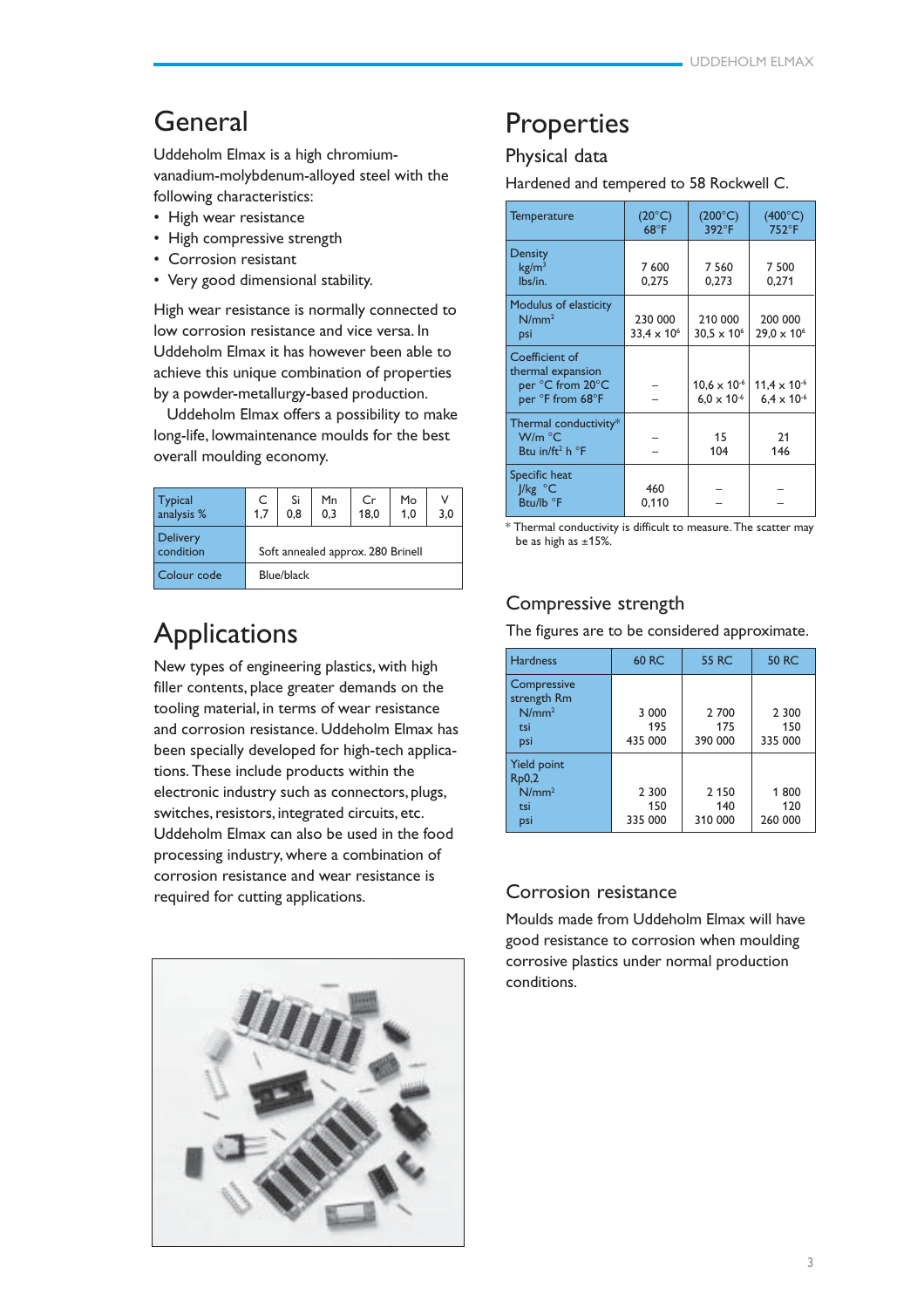# Heat treatment

# Soft annealing

Protect the steel and heat through to 980°C (1800°F), holding time 2h. Then cool in furnace 20°C (40°F)/h to 850°C (1560°F). Holding time 10h. Cool slowly to 750°C (1380°F). Then freely in air.

# Stress-relieving

After rough machining the tool should be heated through to 650°C (1200°F), holding time 2 hours. Cool slowly to 500°C (930°F) then freely in air.

# Hardening

*Preheating temperature:* 600–850°C (1110–1560°F). *Austenitizing temperature:* 1050–1100°C (1920– 2010°F), normally 1080°C(1980°F).

| $^{\circ}C$ | <b>Temperature</b><br>٥F | Holding*<br>time<br>minutes | <b>Hardness</b><br>before<br>tempering |
|-------------|--------------------------|-----------------------------|----------------------------------------|
| 1050        | 1920                     | 30                          | 60 HRC                                 |
| 1080        | 1980                     | 30                          | 61 HRC                                 |
| 1100        | 2010                     | 30                          | 61 HRC                                 |

\* Holding time = time at austenitizing temperature after the tool is fully heated through

*Protect the part against decarburization and oxidation during hardening.*

# CCT-GRAPH

Austenitizing temperature 1050°C (1920°F). Holding time 30 minutes.



# **Tempering**

Choose the tempering temperature according to the hardness required by reference to the tempering graph. Temper twice with intermediate cooling to room temperature. Lowest tempering temperature 180°C (360°F). Holding time at tempering temperature minimum 2 hours.

# TEMPERING GRAPH

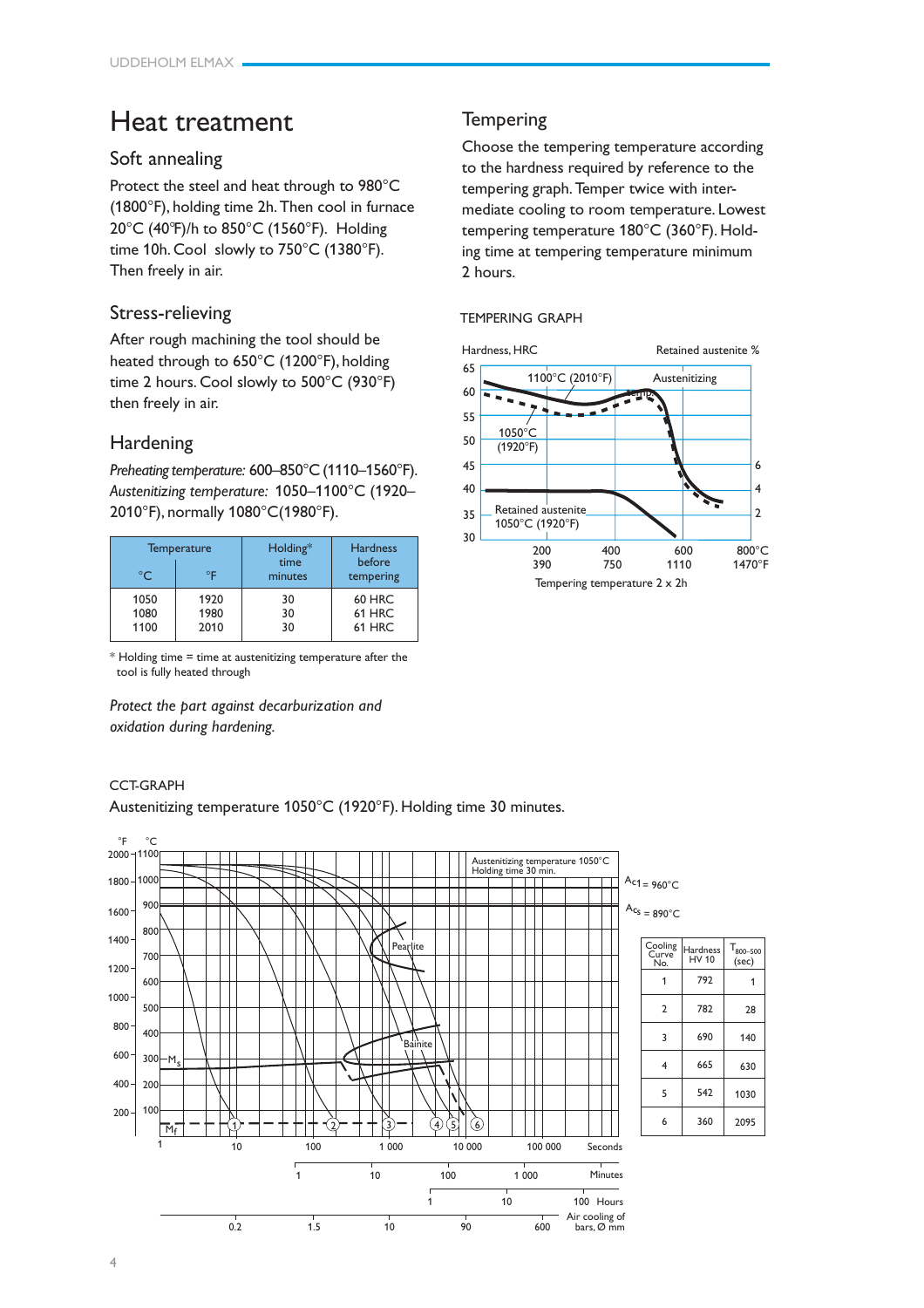# Quenching media

- Forced air/gas
- Fluidized bed or salt bath 200–550°C (390–1020°F), then cool in air.

*Note:* In order to obtain optimum properties, the cooling rate should be as fast as is concomitant with acceptable distortion. Temper immediately the tool reaches 50–70°C (120– 160°F).

# Dimensional changes during heat treatment

ILLUSTRATION OF THE EFFECT FROM AUSTENITIZING TEMPERATURE AND SUBZERO COOLING

The test has been performed on sample size:  $40 \times 40 \times 40$  mm  $(1,6 \times 1,6 \times 1,6$  in.).



# Sub-zero treatment

Parts requiring maximum dimensional stability should be sub-zero treated as volume changes otherwise may arise.

Immediately after quenching the piece should be sub-zero treated to between -40°C to -120°C (-40°F to -180°F) followed by tempering. Treatment for 1–3 hours will give a hardness increase of 1–3 HRC.

*Avoid intricate shapes as there is a risk of cracking.*



A tool for injection moulding of a camera part. Insert mould material; Uddeholm Elmax, plastic moulded;  $\overline{u}$  W T Polycarbonate (30% GR).



Mould for tape-cassettes with inserts of Uddeholm Elmax.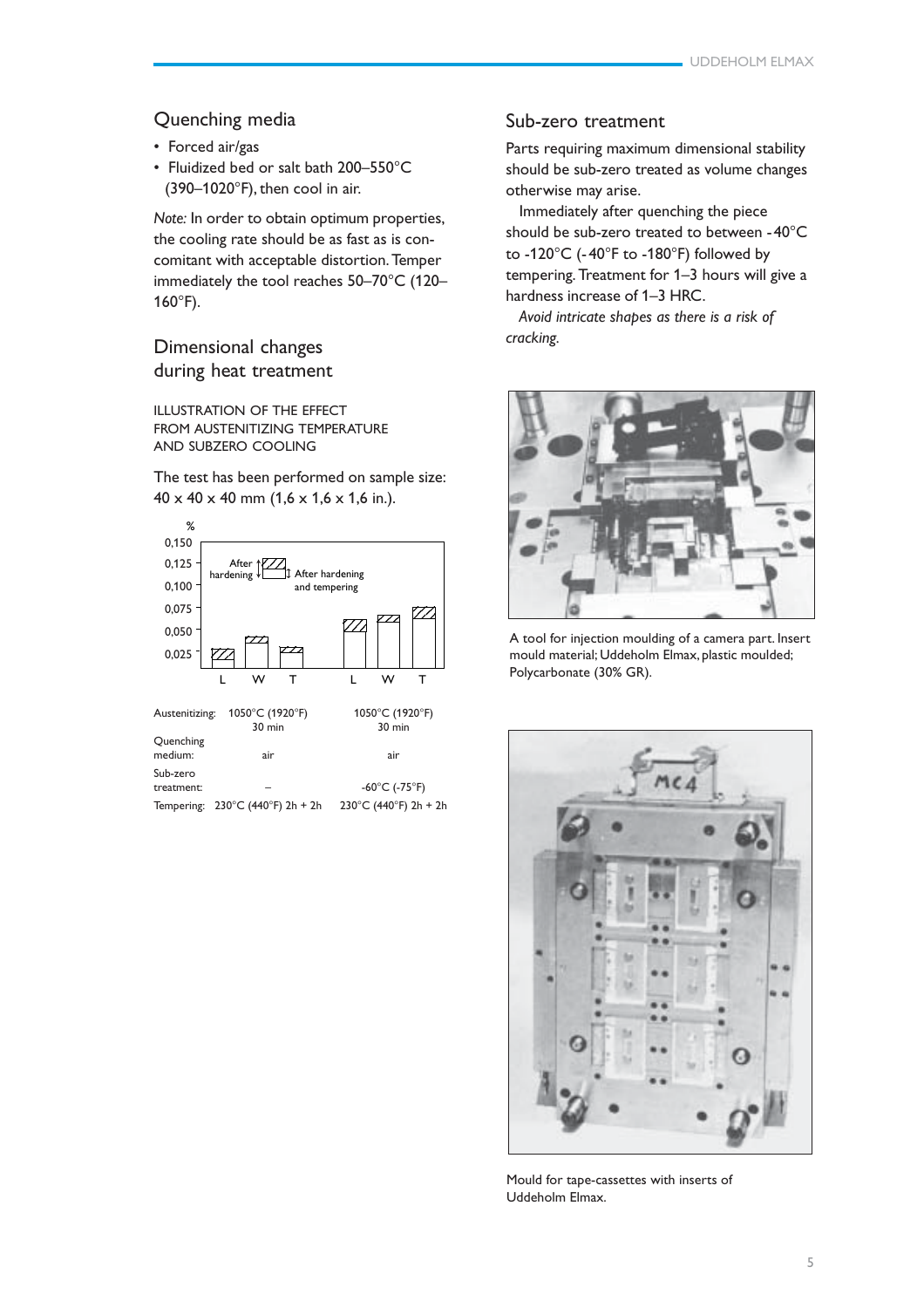# Machining recommendations

The machining recommendations below are to be considered as guiding values which must be adapted to existing local conditions.

# **Turning**

| Cutting data                                      | Turning with<br>carbide                           | Turning with<br>high speed<br>steel                                 |                                 |
|---------------------------------------------------|---------------------------------------------------|---------------------------------------------------------------------|---------------------------------|
| parameters                                        | Rough turning                                     | Fine turning                                                        | Fine turning                    |
| Cutting<br>speed $(v_c)$<br>$m/min$ .<br>f.p.m.   | 70-120<br>230-395                                 | 120-140<br>395-460                                                  | $10 - 14$<br>$33 - 46$          |
| Feed (f)<br>mm/r<br>i.p.r.                        | $0.2 - 0.4$<br>0,008-0,016                        | $0.05 - 0.2$<br>$0,002 - 0,008$                                     | $0,05 - 0,2$<br>$0,002 - 0,008$ |
| Depth<br>of cut $(a_{p})$<br>mm<br>inch           | $2 - 4$<br>$0,08 - 0,16$                          | $0.5 - 2$<br>$0,02 - 0,08$                                          | $0.5 - 3$<br>$0,02 - 0,12$      |
| Carbide<br>designation<br><b>ISO</b><br><b>US</b> | K20, P10-P20<br>$C2. C7-C6$<br>Coated*<br>carbide | K15, P10<br>C <sub>2</sub> , C <sub>7</sub><br>$Coated*$<br>carbide |                                 |

 $^{\ast}$  Use a wear resistant Al $_{2}$ O $_{3}$  coated carbide grade

# Drilling

HIGH SPEED STEEL TWIST DRILLS

|           | Drill diameter | Cutting speed $(v_c)$ |            |      | Feed (f)                       |
|-----------|----------------|-----------------------|------------|------|--------------------------------|
| mm        | inch           | $m/min$ .             | f.p.m.     | mm/r | i.p.r.                         |
| $-5$      | $-3/16$        | $10 - 12*$            | $33 - 39*$ |      | $0,05-0,15$ 0,002-0,006        |
| $5 - 10$  | $3/16 - 3/8$   | $10 - 12*$            |            |      | $33-39*$ 0,15-0,20 0,006-0,008 |
| $10 - 15$ | $3/8 - 5/8$    | $10 - 12*$            | $33 - 39*$ |      | $0,20 - 0,25$ 0,008-0,010      |
| $15 - 20$ | $5/8 - 3/4$    | $10 - 12*$            | $33 - 39*$ |      | $0.25 - 0.35$ 0.010 - 0.014    |
|           |                |                       |            |      |                                |

\* For coated HSS drills  $v_c$  = 18–20 m/min. (60–65 f.p.m.)

## CARBIDE DRILLS

|                                                 | Type of drill                           |                                       |                                         |  |
|-------------------------------------------------|-----------------------------------------|---------------------------------------|-----------------------------------------|--|
| Cutting data<br>parameters                      | Indexable<br>insert                     | Solid<br>carbide                      | <b>Brazed</b><br>carbide <sup>1</sup>   |  |
| Cutting<br>speed $(v_c)$<br>$m/min$ .<br>f.p.m. | 90-120<br>295-395                       | $60 - 80$<br>195-265                  | $30 - 35$<br>98-115                     |  |
| Feed (f)<br>mm/r<br>i.p.r.                      | $0,05 - 0,25^{2}$<br>$0.002 - 0.01^{2}$ | $0,10-0,25^{2}$<br>$0.004 - 0.01^{2}$ | $0,15 - 0,25^{2}$<br>$0.006 - 0.01^{2}$ |  |

<sup>1)</sup> Drills with internal cooling channels and brazed carbide tip <sup>2)</sup> Depending on drill diameter

# Milling

FACE AND SQUARE SHOULDER MILLING

|                                                | Milling with carbide                       |                                            |  |
|------------------------------------------------|--------------------------------------------|--------------------------------------------|--|
| Cutting data parameters                        | Rough milling                              | Fine milling                               |  |
| Cutting speed $(vc)$<br>$m/min$ .<br>f.p.m.    | $80 - 110$<br>$265 - 360$                  | 110-140<br>360 - 460                       |  |
| Feed $(fz)$<br>mm/tooth<br>in/tooth            | $0,2-0,4$<br>$0.008 - 0.016$               | $0,1-0,2$<br>0,004-0,008                   |  |
| Depth of cut $(a_{p})$<br>mm<br>in             | $2 - 4$<br>$0.08 - 0.16$                   | $-2$<br>0,08                               |  |
| Carbide designation<br><b>ISO</b><br><b>US</b> | K20, P20<br>C2, C6<br>$Coated*$<br>carbide | K15, P10<br>C2, C7<br>$Coated*$<br>carbide |  |

 $^\ast$  Use a wear resistant Al ${_{2} \rm{O}_{_{3}}}$  coated carbide grade

# END MILLING

|                                                 | Type of end mill                      |                                                                                                    |                                          |  |
|-------------------------------------------------|---------------------------------------|----------------------------------------------------------------------------------------------------|------------------------------------------|--|
| Cutting data<br>parameters                      | Solid<br>carbide                      | Carbide<br>indexable<br>insert                                                                     | High speed<br>steel                      |  |
| Cutting<br>speed $(v_c)$<br>$m/min$ .<br>f.p.m. | $50 - 60$<br>165-195                  | 80-110<br>$265 - 360$                                                                              | $5 - 81$<br>$16 - 26^{1}$                |  |
| Feed $(fz)$<br>mm/tooth<br>in/tooth             | $0.01 - 0.22$<br>$0.0003 - 0.008^{2}$ | $0.06 - 0.22$<br>$0,002 - 0,008^{2}$                                                               | $0.01 - 0.3^{2}$<br>$0.0003 - 0.012^{2}$ |  |
| Carbide<br>designation<br><b>ISO</b><br>US      |                                       | K15, P10-P20<br>C <sub>2</sub> , C <sub>7</sub> -C <sub>6</sub><br>$\text{Coated}^{3)}$<br>carbide |                                          |  |

<sup>1)</sup> For coated HSS end mill  $v_c = 14–16$  m/min. (46–52 f.p.m.)

<sup>2)</sup> Depending on radial depth of cut and cutter diameter

<sup>3)</sup> Use a wear resistant  $Al_2O_3$  coated carbide grade

# Grinding

A general grinding wheel recommendation is given below. More information can be found in the Uddeholm brochure "Grinding of Tool Steel".

| Type of grinding                | Soft annealed<br>condition | <b>Hardened</b><br>condition            |
|---------------------------------|----------------------------|-----------------------------------------|
| Face grinding<br>straight wheel | A 46 HV                    | B 151 R50 B3 <sup>1)</sup><br>A 46 GV   |
| Face grinding<br>segments       | A36 GV                     | A 46 GV                                 |
| Cylindrical grinding            | A 60 KV                    | B 151 R50 B3 <sup>1)</sup><br>A 60 IV   |
| Internal grinding               | A 60 IV                    | B 151 R75 B3 <sup>1)</sup><br>A 60 IV   |
| Profile grinding                | A 100 IV                   | B 126 R100 B6 <sup>1)</sup><br>A 100 IV |

 $1)$  If possible use CBN wheels for this application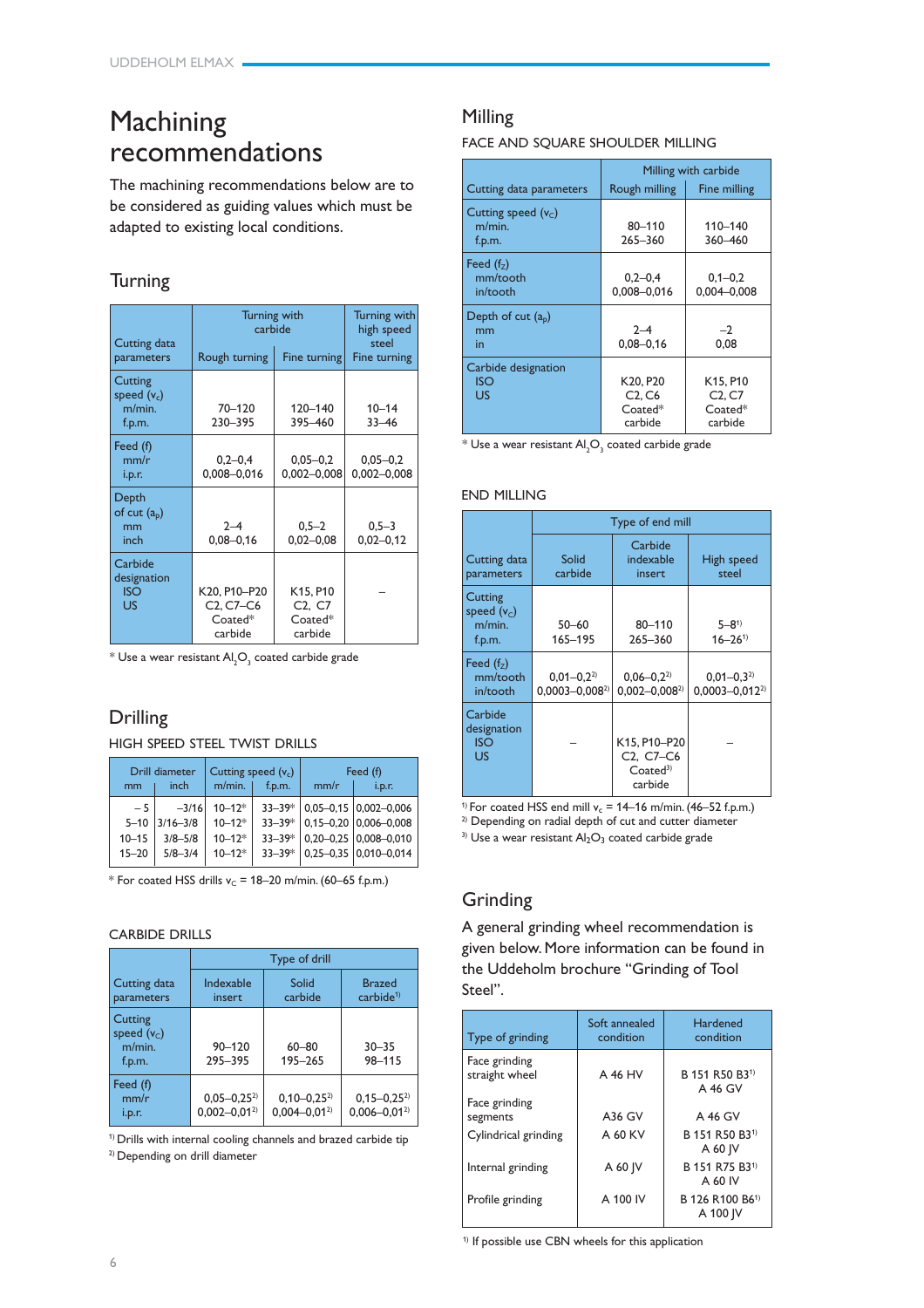# Electrical-discharge machining

If EDM'ing, ("spark-erosion") is performed in the hardened and tempered condition the tool should then be given an additional temper at about 20°C (50°F) below the previous tempering temperature.

# Property comparison chart

| <b>Uddeholm</b><br>steel grade | Wear<br>resistance | Corrosion<br>resistance | Dimensional<br>stability |
|--------------------------------|--------------------|-------------------------|--------------------------|
| <b>ELMAX</b>                   |                    |                         |                          |
| <b>RIGOR</b>                   |                    |                         |                          |
| <b>STAVAX</b>                  |                    |                         |                          |

# Further information

Please contact your local Uddeholm office for further information on the selection, heat treatment, application and availability of Uddeholm tool steels.



A mould for production of connectors. Uddeholm Elmax is used as insert material.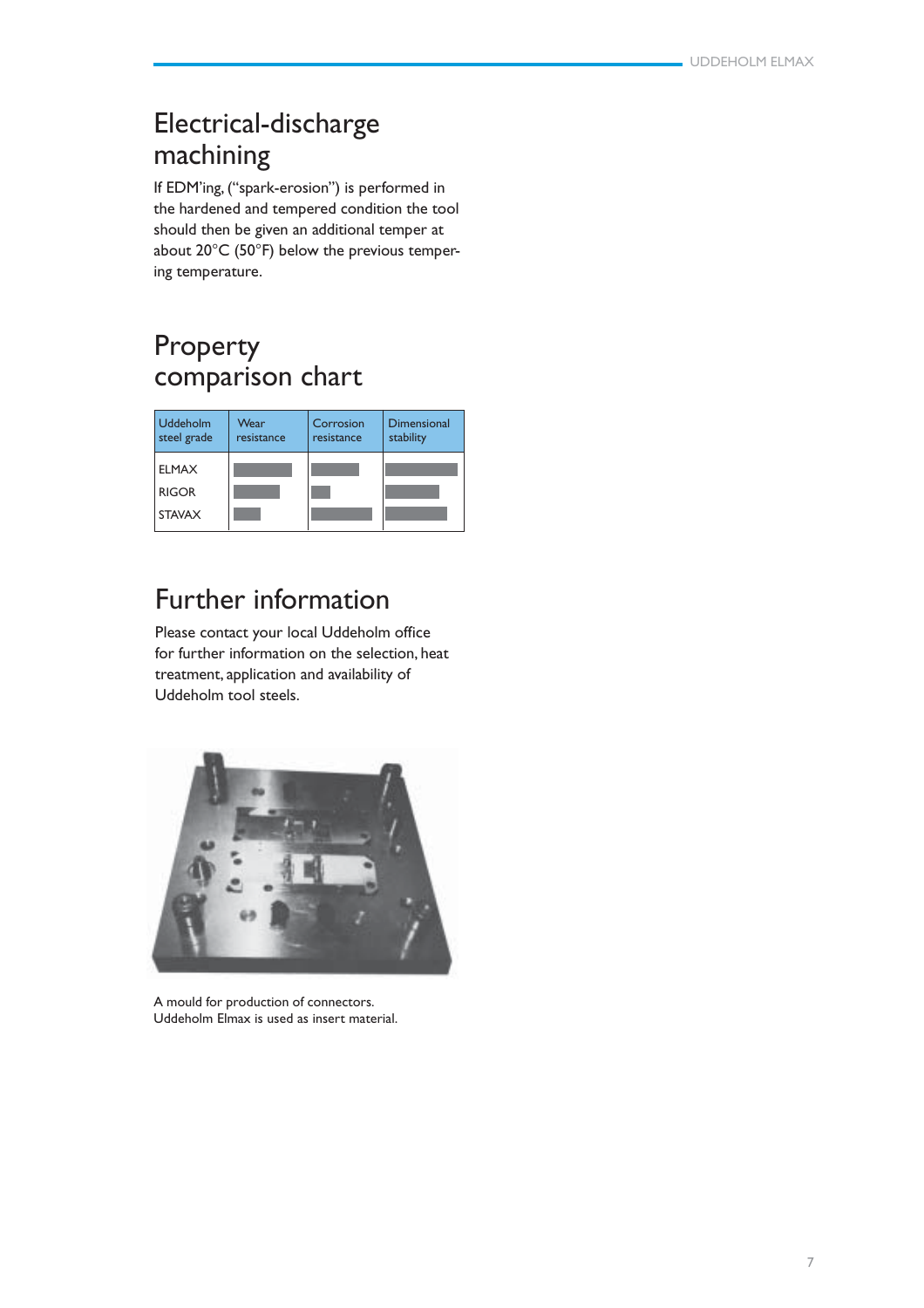# Europe

Austria *Representative office* UDDEHOLM Albstraße 10 DE-73765 Neuhausen Telephone: +49 7158 9865-0 www.uddeholm.de

UDDEHOLM ELMAX

#### Belgium

UDDEHOLM Europark Oost 7 B-9100 Sint-Niklaas Telephone: +32 3 780 56 20 www.uddeholm.be

Croatia BÖHLER UDDEHOLM Zagreb d.o.o za trgovinu Zitnjak b.b 10000 Zagreb Telephone: +385 1 2459 301 Telefax: +385 1 2406 790 www.bohler-uddeholm.hr

#### Czech Republic BÖHLER UDDEHOLM CZ s.r.o. Division Uddeholm

U Silnice 949 161 00 Praha 6, Ruzyne Telephone: +420 233 029 850,8 www.uddeholm.cz

## Denmark UDDEHOLM A/S Kokmose 8, Bramdrupdam DK-6000 Kolding Telephone: +45 75 51 70 66 www.uddeholm.dk

# Estonia

UDDEHOLM TOOLING AB Silikatsiidi 7 EE-11216 Tallinn Telephone: +372 655 9180 www.uddeholm.ee

# Finland

OY UDDEHOLM AB Ritakuja 1, PL 57 FI-01741 VANTAA Telephone: +358 9 290 490 www.uddeholm.fi

## France

*Head office* UDDEHOLM Z.I. de Mitry-Compans, 12 rue Mercier, FR-77297 Mitry Mory Cedex Telephone: +33 (0)1 60 93 80 10 www.uddeholm.fr

*Branch offices* UDDEHOLM S.A. 77bis, rue de Vesoul La Nef aux Métiers FR-25000 Besançon Telephone: +33 (0)381 53 12 19

LE POINT ACIERS UDDEHOLM - Aciers à outils Z.I. du Recou, Avenue de Champlevert FR-69520 GRIGNY Telephone: +33 (0)4 72 49 95 61

LE POINT ACIERS UDDEHOLM - Aciers à outils Z.I. Nord 27, rue François Rochaix FR-01100 OYONNAX Telephone: +33 (0)4 74 73 48 66

#### Germany *Head office* UDDEHOLM Hansaallee 321 DE-40549 Düsseldorf Telephone: +49 211 5351-0 www.uddeholm.de

*Branch offices* UDDEHOLM Falkenstraße 21 DE-65812 Bad Soden/TS Telephone: +49 6196 6596-0

UDDEHOLM Albstraße 10 DE-73765 Neuhausen Telephone: +49 7158 9865-0

UDDEHOLM Friederikenstraße 14b DE-06493 Harzgerode Telephone: +49 39484 727 267

Great Britain UDDEHOLM DIVISION BOHLER-UDDEHOLM (UK) LIMITED European Business Park Taylors Lane, Oldbury GB-West Midlands B69 2BN Telephone: +44 121 552 5511 Telefax: +44 121 544 2911 www.uddeholm.co.uk

#### Greece STASSINOPOULOS-UDDEHOLM STEEL TRADING S.A. 20, Athinon Street GR-Piraeus 18540 Telephone: +30 210 4172 109 www.uddeholm.gr

SKLERO S.A. Heat Treatment and Trading of Steel Uddeholm Tool Steels Industrial Area of Thessaloniki P.O. Box 1123 GR-57022 Sindos, Thessaloniki Telephone: +30 2310 79 76 46 www.sklero.gr

## Hungary

UDDEHOLM TOOLING/BOK Dunaharaszti, Jedlik Ányos út 25 HU-2331 Dunaharaszti 1. Pf. 110 Telephone/fax:+36 24 492 690 www.uddeholm.hu

### Ireland

*Head office:* UDDEHOLM DIVISION BOHLER-UDDEHOLM (UK) LIMITED European Business Park Taylors Lane, Oldbury UK-West Midlands B69 2BN Telephone: +44 121 552 5511 Telefax: +44 121 544 2911 www.uddeholm.co.uk *Dublin:* Telephone: +353 1845 1401

## Italy

UDDEHOLM Divisione della Bohler Uddeholm Italia S.p.A. Via Palizzi, 90 IT-20157 Milano Telephone: +39 02 39 49 211 www.uddeholm.it

Latvia UDDEHOLM TOOLING LATVIA SIA Piedrujas Street 7 LV-1035 Riga Telephone: +371 7 702133 Telefax: +371 7 185079

Lithuania UDDEHOLM TOOLING AB BE PLIENAS IR METALAI T. Masiulio 18B LT-52459 Kaunas Telephone: +370 37 370613, -669 www.besteel.lt

### The Netherlands UDDEHOLM

Isolatorweg 30 NL-1014 AS Amsterdam Telephone: +31 20 581 71 11 www.uddeholm.nl

## Norway

UDDEHOLM A/S Jernkroken 18 Postboks 85, Kalbakken NO-0902 Oslo Telephone: +47 22 91 80 00 www.uddeholm.no

## Poland

BOHLER UDDEHOLM POLSKA Sp. z.o.o./Co. Ltd. ul. Kolejowa 291, Dziekanów Polski, PL-05-092 Lomianki Telephone: +48 22 429 2260, -203, -204 www.uddeholm.pl

## Portugal

F RAMADA Aços e Industrias S.A. P.O. Box 10 PT-3881 Ovar Codex Telephone: +351 256 580580 www.ramada.pt

#### Romania

BÖHLER-UDDEHOLM Romania SRL Atomistilor Str. No 96-102 077125 - com. Magurele, Jud. Ilfov. Telephone: +40 214 575007 Telefax: +40 214 574212

## Russia

UDDEHOLM TOOLING CIS 9A, Lipovaya Alleya, Office 509 RU-197183 Saint Petersburg Telephone: +7 812 6006194 www.uddeholm.ru

## Slovakia

Bohler-Uddeholm Slovakia s.r.o. divizia UDDEHOLM Čsl.Armády 5622/5 SK-036 01 Martin Telephone: +421 (0)434 212 030 www.uddeholm.sk

# Slovenia

*Representative office* UDDEHOLM Divisione della Bohler Uddeholm Italia S.p.A. Via Palizzi, 90 IT-20157 Milano Telephone: +39 02 39 49 211 www.uddeholm.it

## Spain

*Head office* UDDEHOLM Guifré 690-692 ES-08918 Badalona, Barcelona Telephone: +34 93 460 1227 www.acerosuddeholm.com

#### *Branch office* UDDEHOLM Barrio San Martín de Arteaga,132 Pol.Ind. Torrelarragoiti ES-48170 Zamudio (Bizkaia) Telephone: +34 94 452 13 03

### Sweden

*Head office* UDDEHOLM TOOLING SVENSKA AB Aminogatan 25 SE-431 53 Mölndal Telephone: +46 31 67 98 50 www.uddeholm.se

*Branch offices* UDDEHOLM TOOLING SVENSKA AB Box 45 SE-334 21 Anderstorp Telephone: +46 371 160 15

UDDEHOLM TOOLING SVENSKA AB Box 148 SE-631 03 Eskilstuna Telephone: +46 16 15 79 00

UDDEHOLM TOOLING SVENSKA AB Aminogatan 25 SE-431 53 Mölndal Telephone: +46 31 67 98 70

UDDEHOLM TOOLING SVENSKA AB Nya Tanneforsvägen 96 SE-582 42 Linköping Telephone: +46 13 15 19 90

UDDEHOLM TOOLING SVENSKA AB Derbyvägen 22 SE-212 35 Malmö Telephone: +46 40 22 32 05

UDDEHOLM TOOLING SVENSKA AB Honnörsgatan 16A SE-352 36 Växjö Telephone: +46 470 457 90

#### Switzerland

HERTSCH & CIE AG General Wille Strasse 19 CH-8027 Zürich Telephone: +41 44 208 16 66 www.hertsch.ch

## **Turkey**

*Head office* ASSAB Korkmaz Celik A.S. Organize Sanayi Bölgesi 2. Cadde No: 26 Y. Dudullu Umraniye-Istanbul Turkey Telephone: +90 216 420 1926-121/124 www.assabkorkmaz.com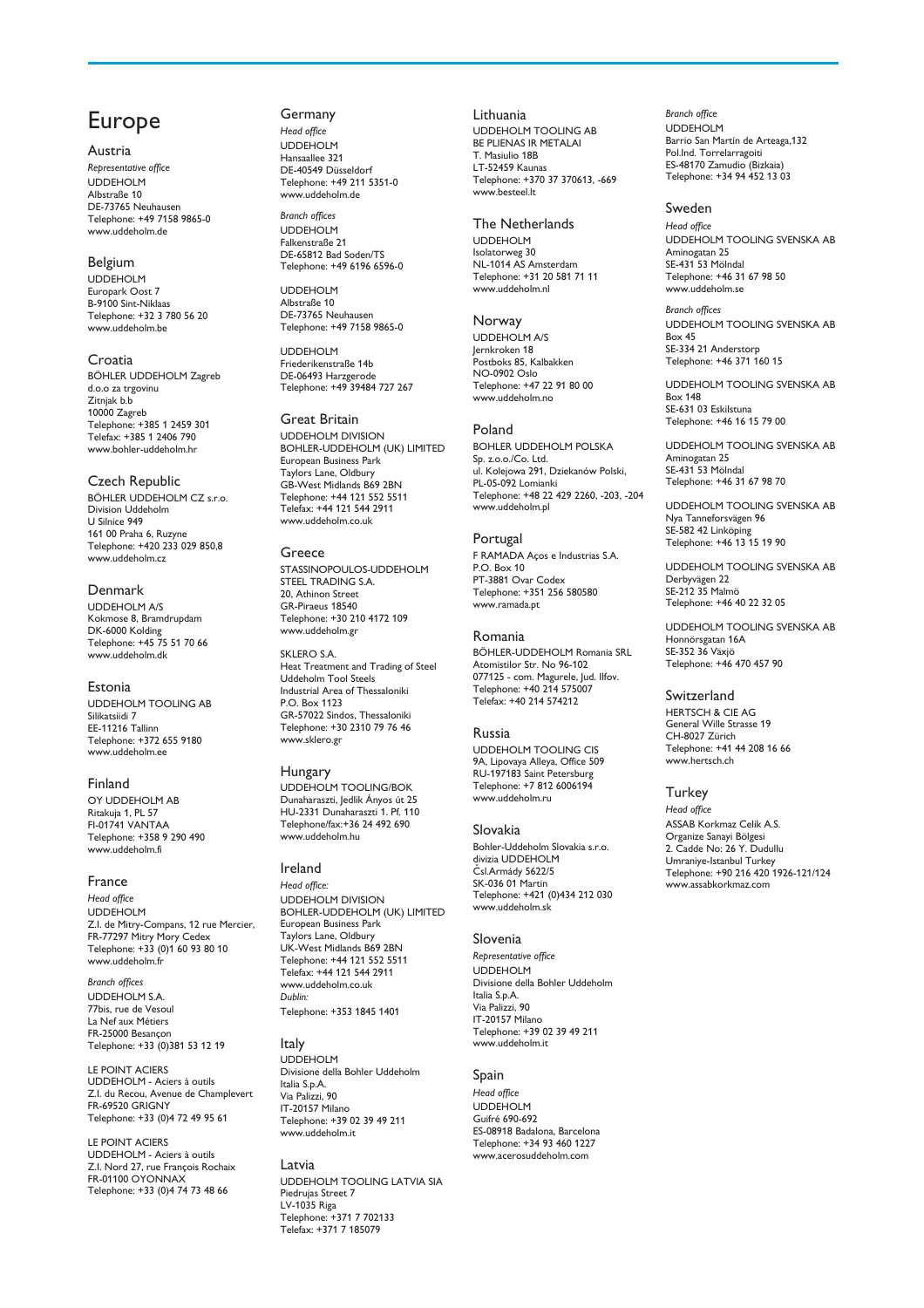# America

Argentina ACEROS BOEHLER UDDEHOLM S.A Mozart 40 1619-Centro Industrial Garin Garin-Prov. AR-Buenos Aires Telephone: +54 332 7444 440 www.uddeholm.com.ar

## Brazil

AÇOS BOHLER-UDDEHOLM DO BRASIL LTDA– DIV. UDDEHOLM Estrada Yae Massumoto, 353 CEP 09842-160 BR-Sao Bernardo do Campo - SP Brazil Telephone: +55 11 4393 4560, 4554 www.uddeholm.com.br

### Canada

*Head Office & Warehouse* UDDEHOLM 2595 Meadowvale Blvd. Mississauga, ON L5N 7Y3 Telephone: +1 905 812 9440 www.bucanada.com

*Branch Warehouses* UDDEHOLM 3521 Rue Ashby St. Laurent, QC H4R 2K3 Telephone: +1 514 333 8000

UDDEHOLM 730 Eaton Way - Unit #10 New Westminister, BC V3M 6J9 Telephone: +1 604 525 3354

*Heat Treating* THERMO-TECH 2645 Meadowvale Blvd. Mississauga, ON L5N 7Y4 Telephone: +1 905 812 9440

Colombia AXXECOL S.A. Carrera 35 No 13-20 Apartado Aereo 80718 CO-Bogota 6 Telephone: +57 1 2010700 www.axxecol.com

ASTECO S.A. Carrera 54 No 35-12 Apartado Aereo 663 CO-Medellin Telephone: +57 4 2320122 www.asteco.com

Dominican Republic

RAMCA, C. POR A. Luis Puigbó Alegre, EPS P-2289 P O Box 02-5261 DO-Santo Domingo Telephone: +1 809 682 4011 domrep@assab.com

Ecuador IVAN BOHMAN C.A. Apartado 1317 Km 6 1/2 Via a Daule Guayaquil Telephone: +593 42 254111

IVAN BOHMAN C.A. Casilla Postal 17-01370 **Ouito** Telephone: +593 2 2248001

## El Salvador ACAVISA DE C.V.

25a. Avenida Sur 463 zona 1 Apartado Postal 439 SV-San Salvador Telephone: +503 22 711700 www.acavisa.com

Guatemala IMPORTADORA ESCANDINAVA Apartado postal 2042 GT-Guatemala City Telephone: +502 23 659270 guatemala@assab.com

Mexico *Head office* ACEROS BOHLER UDDEHOLM S.A. de C.V. Calle Ocho No 2, Letra "C" Fraccionamiento Industrial Alce Blanco C.P. 52787 Naucalpan de Juarez MX-Estado de Mexico Telephone: +52 55 9172 0242 www.bu-mexico.com

*Branch office* BOHLER-UDDEHOLM MONTERREY, NUEVO LEON Lerdo de Tejada No.542 Colonia Las Villas MX-66420 San Nicolas de Los Garza, N.L.

Telephone: +52 81 83 525239

Peru C.I.P.E.S.A Av. Oscar R. Benavides (ante Colonial) No. 2066 PE-Lima 1 Telephone: +51 1 336 8673 peru@assab.com

U.S.A. *Head Office* UDDEHOLM 4902 Tollview Drive Rolling Meadows IL 60008 Telephone: 1-847-577-2220 Sales phone: 1-800-638-2520 www.bucorp.com

*Region East Warehouse* UDDEHOLM 220 Cherry Street Shrewsbury MA 01545

*Region Central Warehouse* UDDEHOLM 548 Clayton Ct. Wood Dale IL 60191

*Region West Warehouse* UDDEHOLM 9331 Santa Fe Springs Road Santa Fe Springs, CA 90670

## Venezuela

PRODUCTOS HUMAR C.A. Multicentro Empresarial del Este, Edf Libertador, Núcleo A. Piso 9, Of. A-93, Chacao VE-Caracas 1060 Telephone: +58 212 2655040 humar@assab.com

Other Countries in America ASSAB INTERNATIONAL AB Box 42 SE-171 11 Solna, Sweden Telephone: +46 8 564 616 70 www.assab.se

# Asia & Pacific

Australia BOHLER UDDEHOLM Australia 129-135 McCredie Road Guildford NSW 2161 Private Bag 14 AU-Sydney Telephone: +61 2 9681 3100 www.buau.com.au

Bangladesh ASSAB INTERNATIONAL AB P.O. Box 17595 Jebel Ali AE-Dubai Telephone: +971 488 12165 www.assab.se

North China *Head office* ASSAB Tooling (Beijing) Co Ltd No.10A Rong Jing Dong Jie Beijing Economic Development Area Beijing 100176, China Telephone: +86 10 6786 5588 www.assabsteels.com

*Branch offices* ASSAB Tooling (Beijing) Ltd Dalian Branch 8 Huanghai Street, Haerbin Road Economic & Technical Develop. District Dalian 116600, China Telephone: +86 411 8761 8080

ASSAB Qingdao Office Room 2521, Kexin Mansion No. 228 Liaoning Road, Shibei District Qingdao 266012, China Telephone: +86 532 8382 0930

ASSAB Tianjin Office No.12 Puwangli Wanda Xincheng Xinyibai Road, Beichen District Tianjin 300402, China Telephone: +86 22 2672 0006

Central China *Head office* ASSAB Tooling Technology (Shanghai) Co Ltd No. 4088 Humin Road Xinzhuang Industrial Zone Shanghai 201108, China Telephone: +86 21 5442 2345 www.assabsteels.com

*Branch offices* ASSAB Tooling Technology (Ningbo) Co Ltd No. 218 Longjiaoshan Road Vehicle Part Industrial Park Ningbo Economic & Technical Dev. Zone Ningbo 315806, China Telephone: +86 574 8680 7188

ASSAB Tooling Technology (Chongqing) Co Ltd Plant C, Automotive Industrial lPark Chongqing Economic & Technological Development Zone Chongqing 401120, China Telephone: +86 23 6745 5698

## South China

*Head office* ASSAB Steels (HK) Ltd Room 1701–1706 Tower 2 Grand Central Plaza 138 Shatin Rural Committee Road Shatin NT - Hong Kong Telephone: +852 2487 1991 www.assabsteels.com

*Branch offices* ASSAB Tooling (Dongguan) Co Ltd Northern District Song Shan Lake Science & Technology Industrial Park Dongguan 523808, China Telephone: +86 769 2289 7888 www.assabsteels.com

UDDEHOLM ELMAX

ASSAB Tooling (Xiamen) Co Ltd First Floor Universal Workshop No. 30 Huli Zone Xiamen 361006, China Telephone: +86 592 562 4678

Hong Kong

ASSAB Steels (HK) Ltd Room 1701-1706 Grand Central Plaza, Tower 2 138 Shatin Rural Committee Road Shatin NT, Hong Kong Telephone: +852 2487 1991 www.assabsteels.com

#### India

ASSAB Sripad Steels LTD T 303 D.A.V. Complex Mayur Vihar Ph I Extension IN-Delhi-110 091 Telephone: +91 11 2271 2736 www.assabsripadsteels.com

ASSAB Sripad Steels LTD 709, Swastik Chambers Sion-Trombay Road Chembur IN-Mumbai-400 071 Telephone: +91 22 2522-7110, -8133

ASSAB Sripad Steels LTD Padmalaya Towers Janaki Avenue M.R.C. Nagar IN-Chennai-600 028 Telephone: +91 44 2495 2371

Indonesia

*Head office* PT ASSAB Steels Indonesia Jl. Rawagelam III No. 5 Kawasan Industri Pulogadung Jakarta 13930, Indonesia Telephone: +62 21 461 1314 www.assabsteels.com

*Branch offices* SURABAYA BRANCH Jl. Berbek Industri 1/23 Surabaya Industrial Estate, Rungkut Surabaya 60293, East Java, Indonesia Telephone: +62 31 843 2277

MEDAN BRANCH Komplek Griya Riatur Indah Blok A No.138 Jl. T. Amir Hamzah Halvetia Timur, Medan 20124 Telephone: +62 61 847 7935/6

BANDUNG BRANCH Komp. Ruko Bumi Kencana Jl. Titian Kencana Blok E No.5 Bandung 40233 Telephone: +62 22 604 1364

TANGERANG BRANCH Pusat Niaga Cibodas Blok C No. 7 Tangerang Telephone: +62 21 921 9596, 551 2732

SEMARANG BRANCH Jl. Imam Bonjol No.155 R.208 Semarang 50124 Telephone: +62 358 8167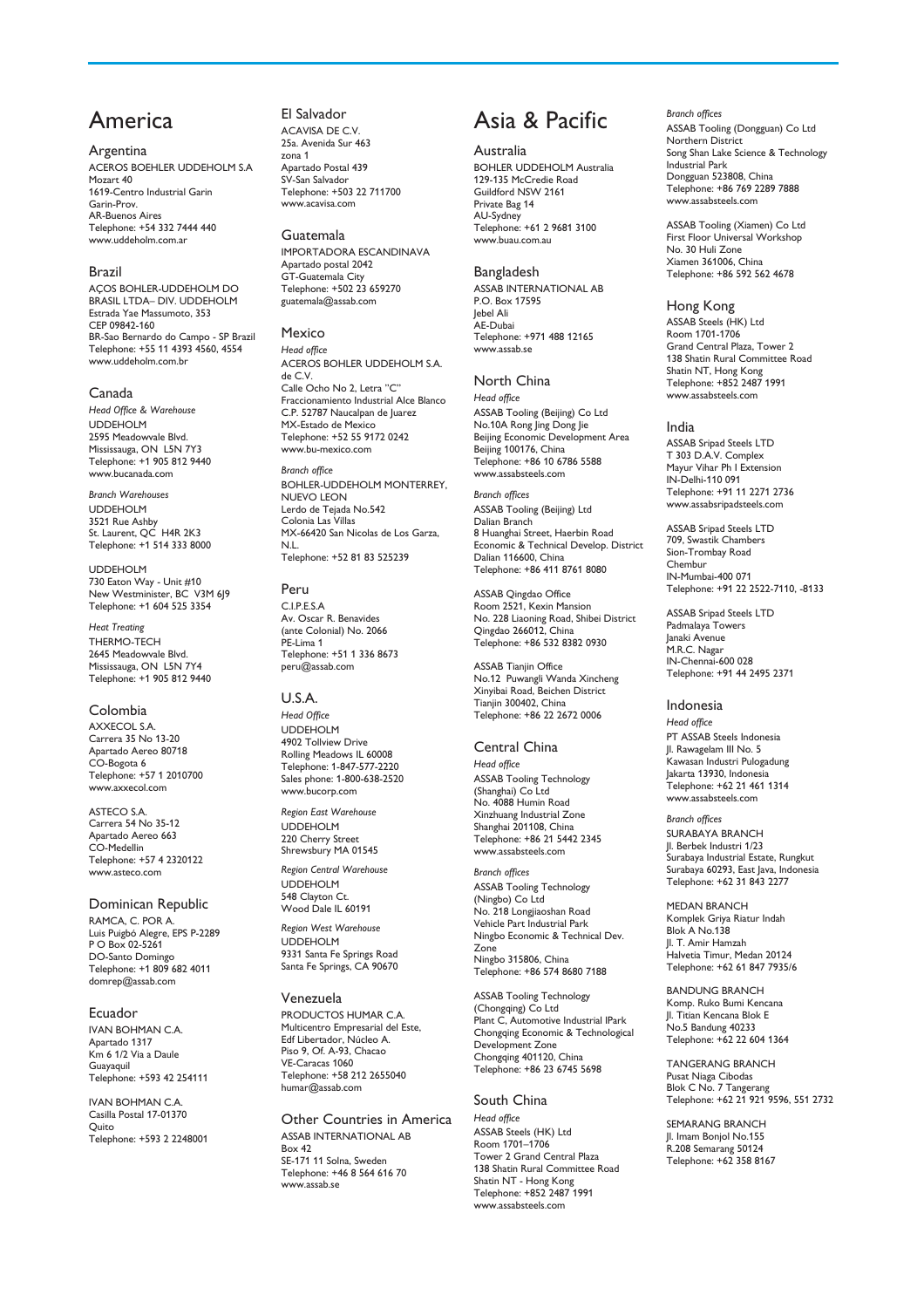Iran ASSAB INTERNATIONAL AB P.O. Box 19395 IR-1517 TEHRAN Telephone: +98 21 888 35392 www.assabiran.com

UDDEHOLM ELMAX

#### Israel PACKER YADPAZ QUALITY STEELS Ltd P.O. Box 686 Ha-Yarkon St. 7, Industrial Zone IL-81106 YAVNE Telephone: +972 8 932 8182 www.packer.co.il

Japan UDDEHOLM KK Atago East Building 3-16-11 Nishi Shinbashi Minato-ku, Tokyo 105-0003, Japan Telephone: + 81 3 5473 4641 www.assabsteels.com

#### Jordan ENGINEERING WAY Est. P.O. Box 874 Abu Alanda JO-AMMAN 11592 Telephone: +962 6 4161962 engineeringway@assab.com

Malaysia *Head office* ASSAB Steels (Malaysia) Sdn Bhd Lot 19, Jalan Perusahaan 2 Batu Caves Industrial Estate 68100 Batu Caves Selangor Malaysia Telephone: +60 3 6189 0022 www.assabsteels.com

*Branch offices* BUTTERWORTH BRANCH Plot 146a Jalan Perindustrial Bukit Minyak 7 Kawasan Perindustrial Bukit Minyak 14000 Bukit Mertajam, SPT Penang Telephone: +60 4 507 2020

JOHOR BRANCH No. 8, Jalan Persiaran Teknologi Taman Teknologi 81400 Senai Johor DT, Malaysia Telephone: +60 7 598 0011

New Zealand VIKING STEELS 25 Beach Road, Otahuhu P.O. Box 13-359, Onehunga NZ-Auckland Telephone: +64 9 270 1199 www.ssm.co.nz

## Pakistan

ASSAB International AB P.O. Box 17595 Jebel Ali AE-Dubai Telephone: +971 488 12165 www.assab.se

### Philippines

ASSOCIATED SWEDISH STEELS PHILS Inc. No. 3 E. Rodriguez Jr., Avenue Bagong Ilog, Pasig City **Philippines** Telephone: +632 671 1953/2048 www.assabsteels.com

Republic of Korea *Head office* ASSAB Steels (Korea) Co Ltd 116B-8L, 687-8, Kojan-dong Namdong-ku Incheon 405-310, Korea Telephone: +82 32 821 4300 www.assabsteels.com

*Branch offices* BUSAN BRANCH 14B-5L, 1483-9, Songjeong-dong Kangseo-ku, Busan 618-270, Korea Telephone: +82 51 831 3315

DAEGU BRANCH Room 27, 7-Dong2 F Industry Materials Bldg.1629 Sangyeog-Dong, Buk-Ku Korea-Daegu 702-710 Telephone: +82 53 604 5133

Lebanon WARDE STEEL & METALS SARL MET Charles Helou Av, Warde Bldg P.O. Box 165886 LB-Beirut Telephone: +961 1 447228 lebanon@assab.com

Saudi Arabia ASSAB INTERNATIONAL AB P.O. Box 255092 SA-Riyadh 11353 Telephone: +966 1 4466542 saudiarabia@assab.com

Singapore *Head office Pacific* ASSAB Pacific Pte Ltd 171, Chin Swee Road No. 07-02, SAN Centre SG-Singapore 169877 Telephone: +65 6534 5600 www.assabsteels.com *Jurong* ASSAB Steels Singapore (Pte) Ltd 18, Penjuru Close SG-608616 Singapore Telephone: +65 6862 2200

Sri Lanka GERMANIA COLOMBO (Ptd ) Ltd 451/A Kandy Road LK-Kelaniya Telephone: +94 11 2913556 www.iwsholdings.com

Syria WARDE STEEL & METALS SARL MET Charles Helou Av, Warde Bldg P.O. Box 165886

LB-Beirut Telephone: +961 1 447228 lebanon@assab.com

## Taiwan

*Head office* ASSAB Steels (Taiwan) Co Ltd No. 112 Wu Kung 1st Rd. Wu Ku Industry Zone TW-Taipei 248-87, Taiwan (R.O.C.) Telephone: +886 2 2299 2849 www.assabsteels.com

*Branch offices* NANTOU BRANCH No. 10, Industry South 5th Road Nan Kang Industry Zone Nantou 540-66, Taiwan (R.O.C.) Telephone: +886 49 225 1702

TAINAN BRANCH No. 180, Yen He Street, Yong Kang City Tainan 710-82, Taiwan (R.O.C.) Telephone: +886 6 242 6838

## Thailand

ASSAB Steels (Thailand) Ltd 9/8 Soi Theedinthai, Taeparak Road, Bangplee, Samutprakarn 10540, Thailand Telephone: +66 2 385 5937, +66 2 757 5017 www.assabsteels.com

### United Arab Emirates

ASSAB INTERNATIONAL AB P.O. Box 17595 Jebel Ali AE-Dubai Telephone: +971 488 12165 www.assab.se

#### Vietnam

CAM Trading Steel Co Ltd 90/8 Block 5, Tan Thoi Nhat Ward District 12, Ho Chi Minh City Vietnam Telephone: +84 8 5920 920 www.assabsteels.com

Other Asia ASSAB INTERNATIONAL AB Box 42 E-171 11 Solna, Sweden Telephone: +46 8 564 616 70 www.assab.se

# Africa

Egypt UNITED FOR IMPORT AND INDUSTRIAL SUPPLIES Montaser Project No 20 Flat No 14 Al Ahram Street-El Tabia EG-Giza Cairo Telephone: +20 2 7797751 www.assab.se

#### Kenya

SANDVIK Kenya Ltd P.O. Box 18264 Post code 00500 KE-Nairobi Telephone: +254 20 532 866 sandvik@africaonline.co.ke

#### South Africa

UDDEHOLM Africa (Pty.) Ltd. P.O. Box 539 ZA-1600 Isando/Johannesburg Telephone: +27 11 974 2781 www.bohler-uddeholm.co.za

## Tunisia

MCM Distribution 4 Bis, Rue 8610 - Z.I. 2035 Chargula 1 TN-Tunis Telephone: + 216 71 802479 www.mcm.com.tn

### Zimbabwe

*Representative office:* UDDEHOLM Africa (Pty.) Ltd. P.O. Box 539 ZA-1600 Isando/Johannesburg Telephone: +27 11 974 2781 www.bohler-uddeholm.co.za

Other African Countries ASSAB INTERNATIONAL AB Box 42 SE-171 11 Solna, Sweden Telephone: +46 8 564 616 70 www.assab.se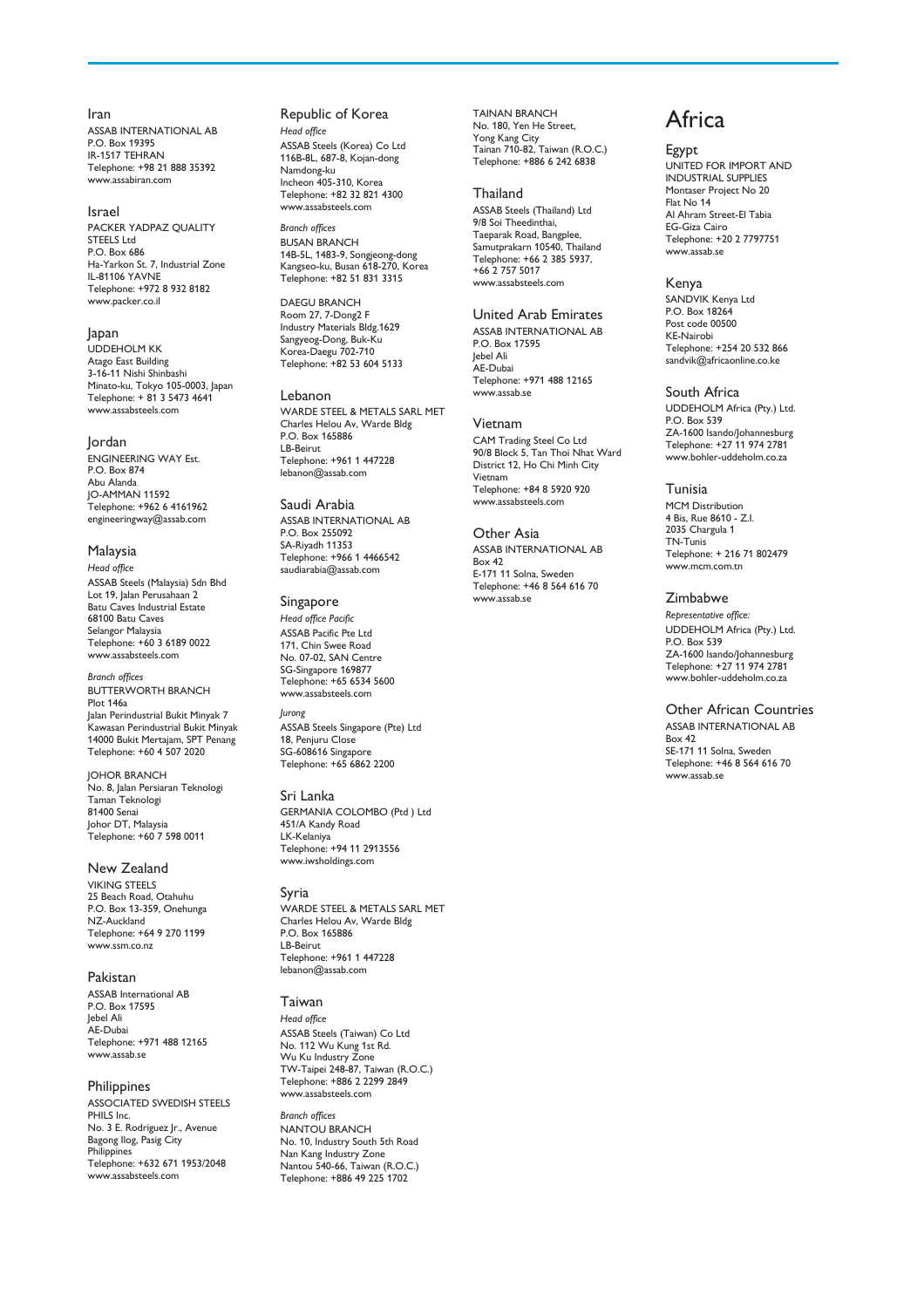

# Network of excellence

Uddeholm is present on every continent. This ensures you high-quality Swedish tool steel and local support wherever you are. Assab is our wholly-owned subsidiary and exclusive sales channel, representing Uddeholm in various parts of the world. Together we secure our position as the world's leading supplier of tooling materials.